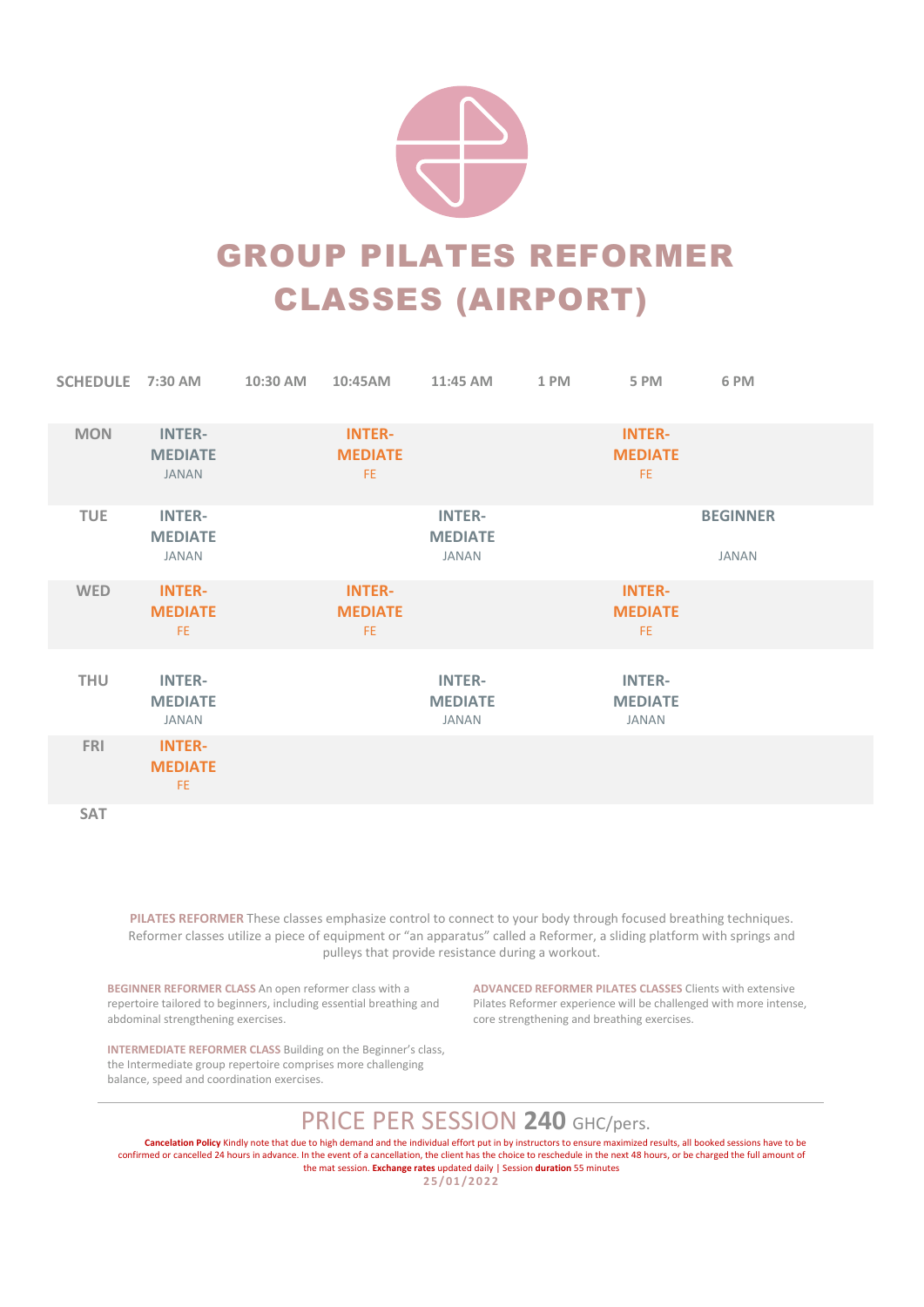

# GROUP PILATES REFORMER CLASSES (CANTONMENTS)

| <b>SCHEDULE</b> | 7:30 AM                                |  |                                                  | 1PM and the state of the state of the state of the state of the state of the state of the state of the state o | 2 PM                                   | 6 PM                            |
|-----------------|----------------------------------------|--|--------------------------------------------------|----------------------------------------------------------------------------------------------------------------|----------------------------------------|---------------------------------|
| <b>MON</b>      |                                        |  |                                                  |                                                                                                                |                                        |                                 |
| <b>TUE</b>      | <b>INTER-</b><br><b>MEDIATE</b><br>FE. |  |                                                  |                                                                                                                |                                        |                                 |
| <b>WED</b>      |                                        |  |                                                  |                                                                                                                |                                        | <b>BEGINNER</b><br><b>JANAN</b> |
| <b>THU</b>      |                                        |  | <b>INTER-</b><br><b>MEDIATE</b><br>$\mathsf{FE}$ |                                                                                                                |                                        |                                 |
| <b>FRI</b>      |                                        |  |                                                  |                                                                                                                | <b>INTER-</b><br><b>MEDIATE</b><br>FE. |                                 |
| SAT             |                                        |  |                                                  |                                                                                                                |                                        |                                 |

PILATES REFORMER These classes emphasize control to connect to your body through focused breathing techniques. Reformer classes utilize a piece of equipment or "an apparatus" called a Reformer, a sliding platform with springs and pulleys that provide resistance during a workout.

BEGINNER REFORMER CLASS An open reformer class with a repertoire tailored to beginners, including essential breathing and abdominal strengthening exercises

ADVANCED REFORMER PILATES CLASSES Clients with extensive Pilates Reformer experience will be challenged with more intense, core strengthening and breathing exercises

INTERMEDIATE REFORMER CLASS Building on the Beginner's class, the Intermediate group repertoire comprises more challenging balance, speed and coordination exercises.

PRICE PER SESSION 240 GHC/pers.

Cancelation Policy Kindly note that due to high demand and the individual effort put in by instructors to ensure maximized results, all booked sessions have to be confirmed or cancelled 24 hours in advance. In the event of a cancellation, the client has the choice to reschedule in the next 48 hours, or be charged the full amount of the mat session. Exchange rates updated daily | Session duration 55 minutes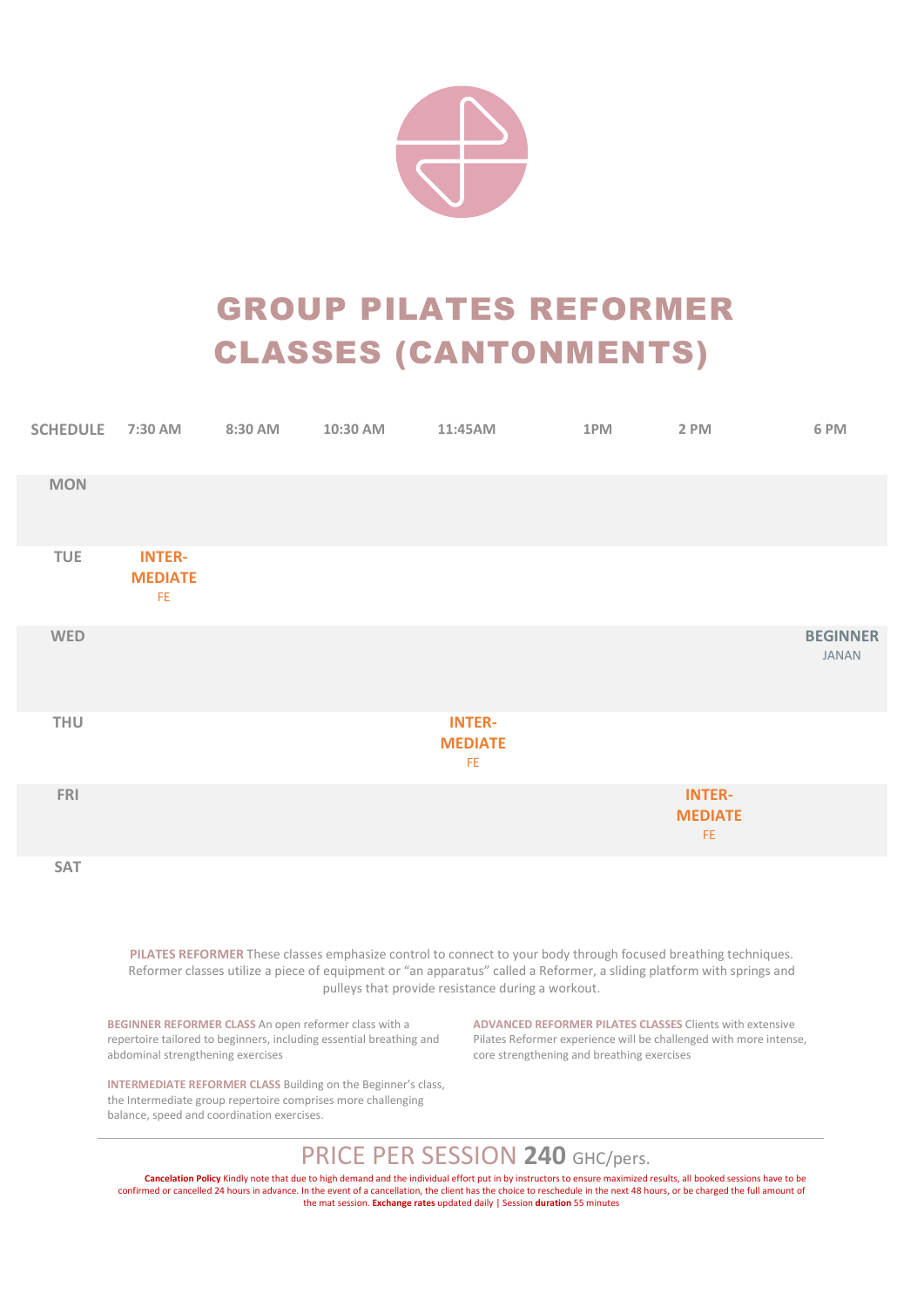

# GROUP PILATES REFORMER CLASSES (EAST LEGON)

| SCHEDULE 7:30 AM | 8:30 AM | 10:30 AM | 11:30AM | 1PM | 5 PM | 6 PM |
|------------------|---------|----------|---------|-----|------|------|
| <b>MON</b>       |         |          |         |     |      |      |
| TUE              |         |          |         |     |      |      |
| WED              |         |          |         |     |      |      |
| THU              |         |          |         |     |      |      |
| <b>FRI</b>       |         |          |         |     |      |      |
| SAT              |         |          |         |     |      |      |

PILATES REFORMER These classes emphasize control to connect to your body through focused breathing techniques. Reformer classes utilize a piece of equipment or "an apparatus" called a Reformer, a sliding platform with springs and pulleys that provide resistance during a workout.

BEGINNER REFORMER CLASS An open reformer class with a repertoire tailored to beginners, including essential breathing and abdominal strengthening exercises

INTERMEDIATE REFORMER CLASS Building on the Beginner's class, the Intermediate group repertoire comprises more challenging balance, speed and coordination exercises.

ADVANCED REFORMER PILATES CLASSES Clients with extensive Pilates Reformer experience will be challenged with more intense, core strengthening and breathing exercises

#### PRICE PER SESSION 240 GHC/pers.

Cancelation Policy Kindly note that due to high demand and the individual effort put in by instructors to ensure maximized results, all booked sessions have to be confirmed or cancelled 24 hours in advance. In the event of a cancellation, the client has the choice to reschedule in the next 48 hours, or be charged the full amount of the mat session. Exchange rates updated daily | Session duration 55 minutes